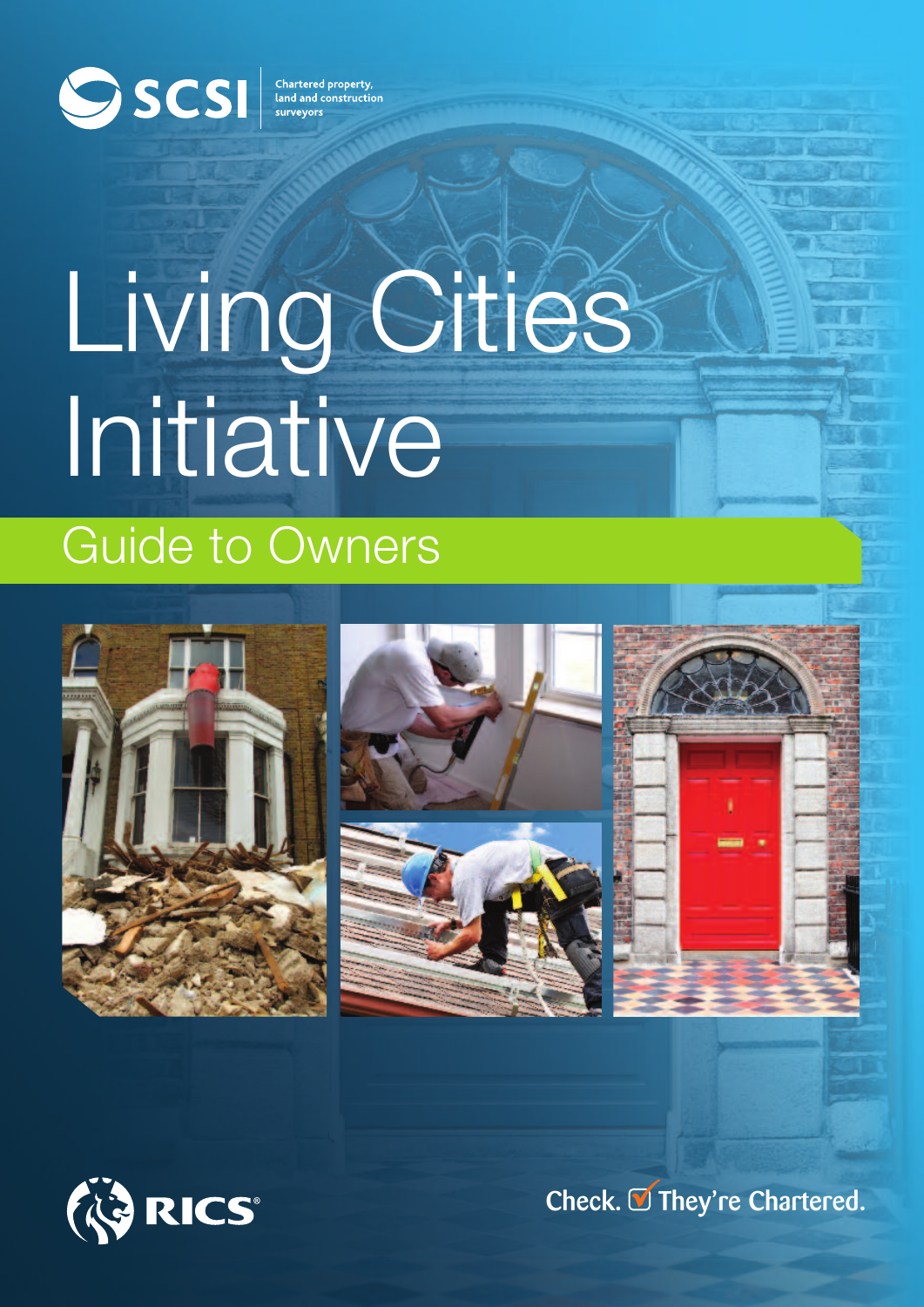## Living Cities **Initiative** Guide to Owners

This guide will inform you if you are applying for the Living Cities Initiative and planning to have construction work done on your period property.

## The Living Cities Initiative and why it was introduced

In Budget 2014, Minister for Finance Michael Noonan introduced the Living Cities Initiative.

The Living Cities Initiative provides tax relief to both residential and commercial property refurbishment and conversion work that is carried out during the qualifying period only. It does not apply to "new build".

One of the main reasons this new incentive was introduced was to regenerate both historic buildings and other buildings in specified cities. The scheme applies to certain "special regeneration areas" (SRAs) in the centres of Dublin, Cork, Limerick, Galway, Waterford and Kilkenny.

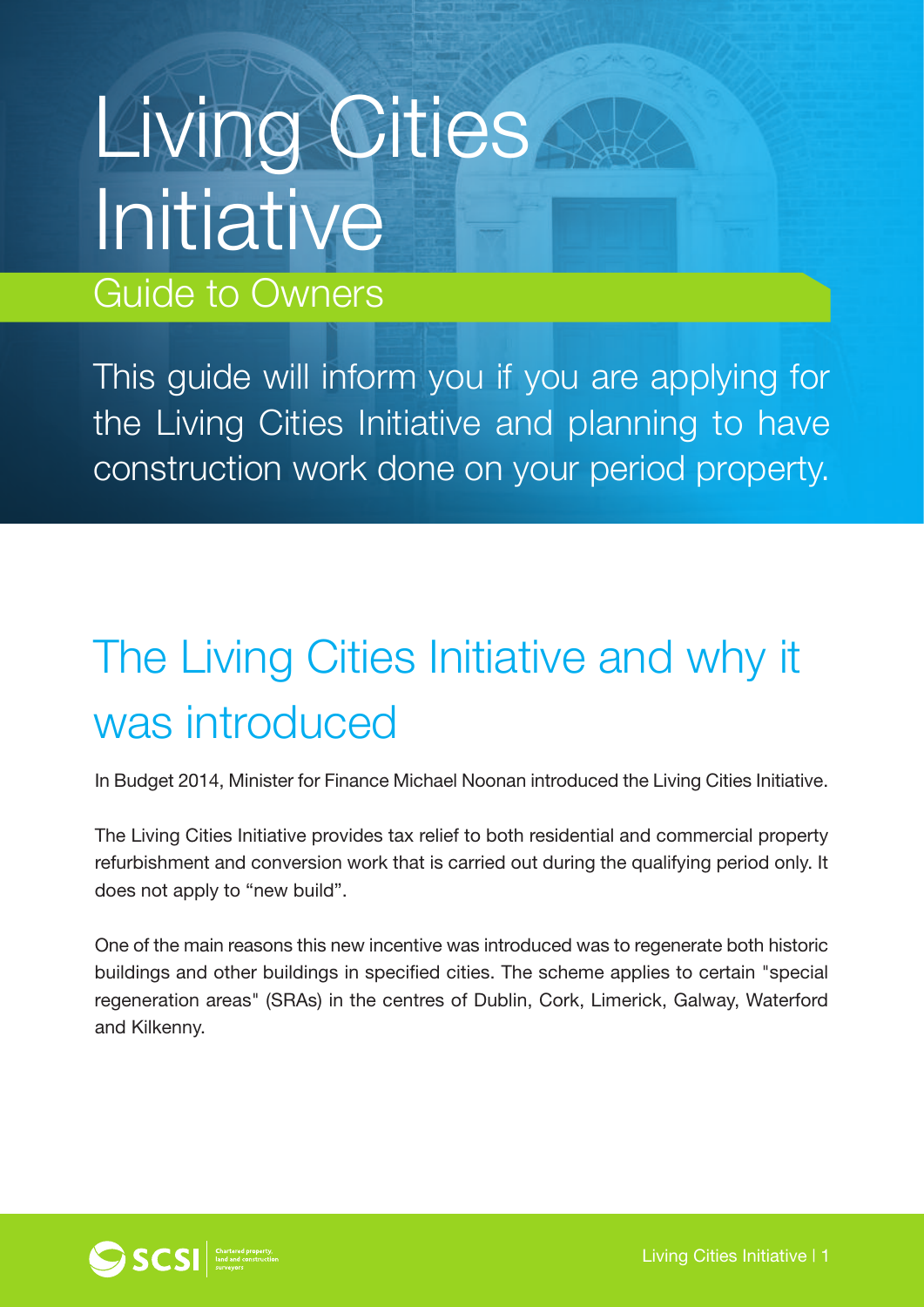## How the incentive works

#### Residential Relief

The residential relief is only available for owner-occupiers. Landlords cannot claim relief under the residential element of the scheme. Property developers may carry out the refurbishment/conversion work under this scheme and then sell the refurbished/converted properties to individuals who can claim the residential relief.

The individual who incurs the qualifying expenditure (which must be equal to at least 10% of the market value of the property prior to refurbishment/conversion) is entitled to a deduction from their total income for each of 10 consecutive years of an amount equal to 10% of the qualifying expenditure.

There is no upper limit to the amount of qualifying expenditure that can be incurred. Furthermore, this relief does not affect the amount of USC or PRSI which you otherwise pay. The net effect is that you get relief at your marginal rate of income tax.

- The property must be located within a "special regeneration area" (SRA).
- The property must have been originally built for use as a dwelling prior to 1915.
- The expenditure on refurbishment/conversion must be at least 10% of the value of the property immediately before the work was carried out.
- You must obtain a "Letter of Certification" from the Local Authority regarding the property before any claim for tax relief can be made.
- The floor area of the property must be between 38 and 210 square metres (m<sup>2</sup>). If the property comprises an apartment contained within a larger building it is only the floor area of the apartment which is relevant, not the entire building.
- The first occupation of the property after the work has been completed must be by you as your sole or main residence.

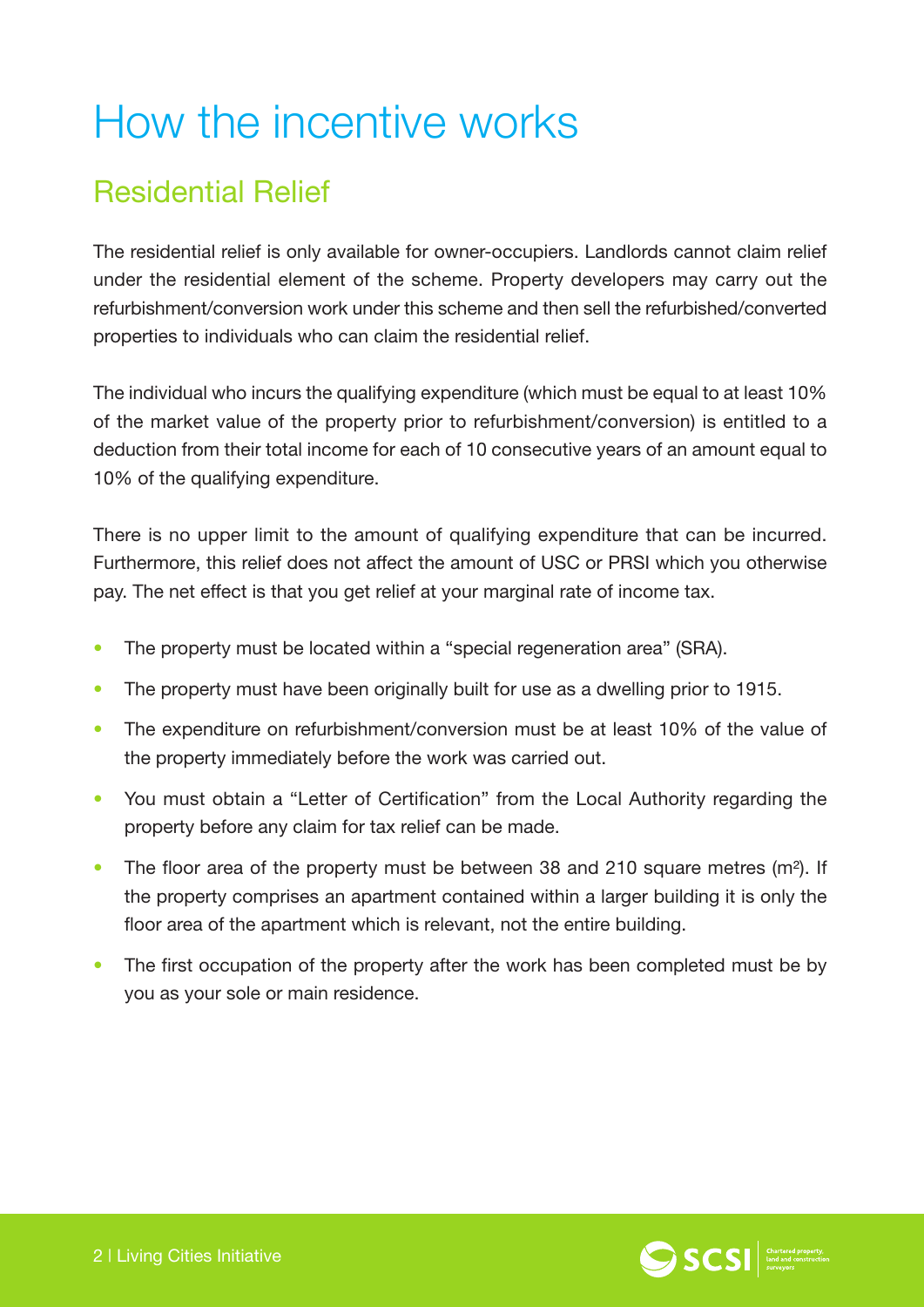#### **Qualifying expenditure**

Costs that **are** allowed in calculating the amount of the qualifying expenditure include:

- Direct refurbishment or conversion costs such as the cost of building materials, hire of equipment, labour costs, administrative overheads, surveyors fees, painting and decorating, when undertaken as part of the refurbishment or conversion.
- The cost of certain items, when first installed, that form part of the fabric of the building such as fitted kitchens (excluding appliances), bathroom suites, fixed flooring, tiling and light fittings.
- Fees paid to local authorities for the provision of certain infrastructure and services that are directly related to the particular property.

Costs that **are not** allowed in calculating the amount of the qualifying expenditure include;

- The cost of the building prior to refurbishment or conversion.
- Costs associated with the acquisition of the building prior to refurbishment/conversion such as legal fees, stamp duty, and professional valuation fees.
- The cost of items that do not form part of the fabric of the building such as kitchen appliances, free-standing furniture, carpets, curtains and garden plants.
- Marketing and selling costs such as money spent on advertising the property and residential surveyor / estate agent fees.
- Costs attributable to a person's own labour.

#### Commercial Relief

The relief is given in the form of an accelerated capital allowance for "qualifying expenditure" on refurbishment or conversion of premises within the special regeneration areas. The capital allowance is given at the rate of 15% of qualifying expenditure for each of 6 years and 10% in year 7.

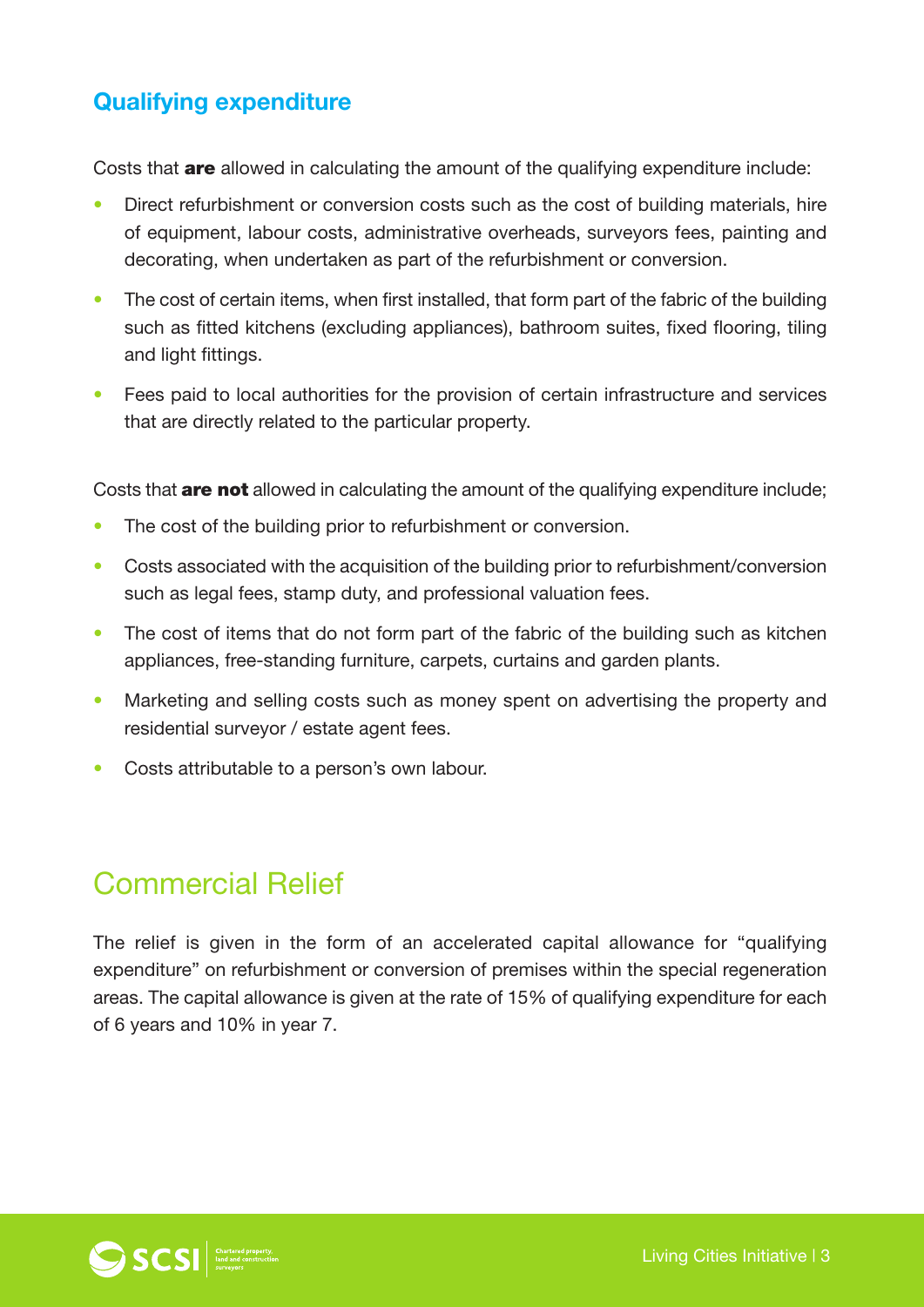#### **Qualifying expenditure**

- The premises must be located within the special regeneration area.
- The premises must be used, after refurbishment/conversion, for retail purposes or for the provision of services within the State.
- The expenditure must relate to refurbishment or conversion only and not to "new build".
- The expenditure must be incurred within the qualifying period. This means a 5 year period commencing with the day the scheme is commenced by Order of the Minister for Finance.
- There are overall limits on the amount of capital expenditure on any project which is to be treated as qualifying expenditure.

#### Example 1 - direct expenditure

- Emily has a house that has a market value of  $\in$  350,000.
- The minimum expenditure that will qualify is  $\in$  35,000 (10% of market value).
- Emily spends €40,000 on certified refurbishment. Emily is therefore entitled to a deduction of  $\in$  4,000 p.a. from her total income for 10 consecutive years after completion.

#### Example 2 - builder incurs expenditure

- Sarah, a builder, purchases a derelict property for  $\in$  100,000 and spends  $\in$  25,000 on refurbishment (total cost of  $\in$  125,000).
- The fully refurbished property Is then sold for  $\epsilon$  150,000 to Jamie.
- Sarah informs Jamie that 20% (€25,000/€125,000) of the total cost relates to refurbishment costs.
- This rate is then applied to the sales price to give the amount of relief available to Jamie, i.e.,  $\in$  30,000 ( $\in$  150,000 x 20%).
- The  $\in$  30,000 is spread over 10 years to reduce Jamie's income each year, which works out at €3,000 p.a.

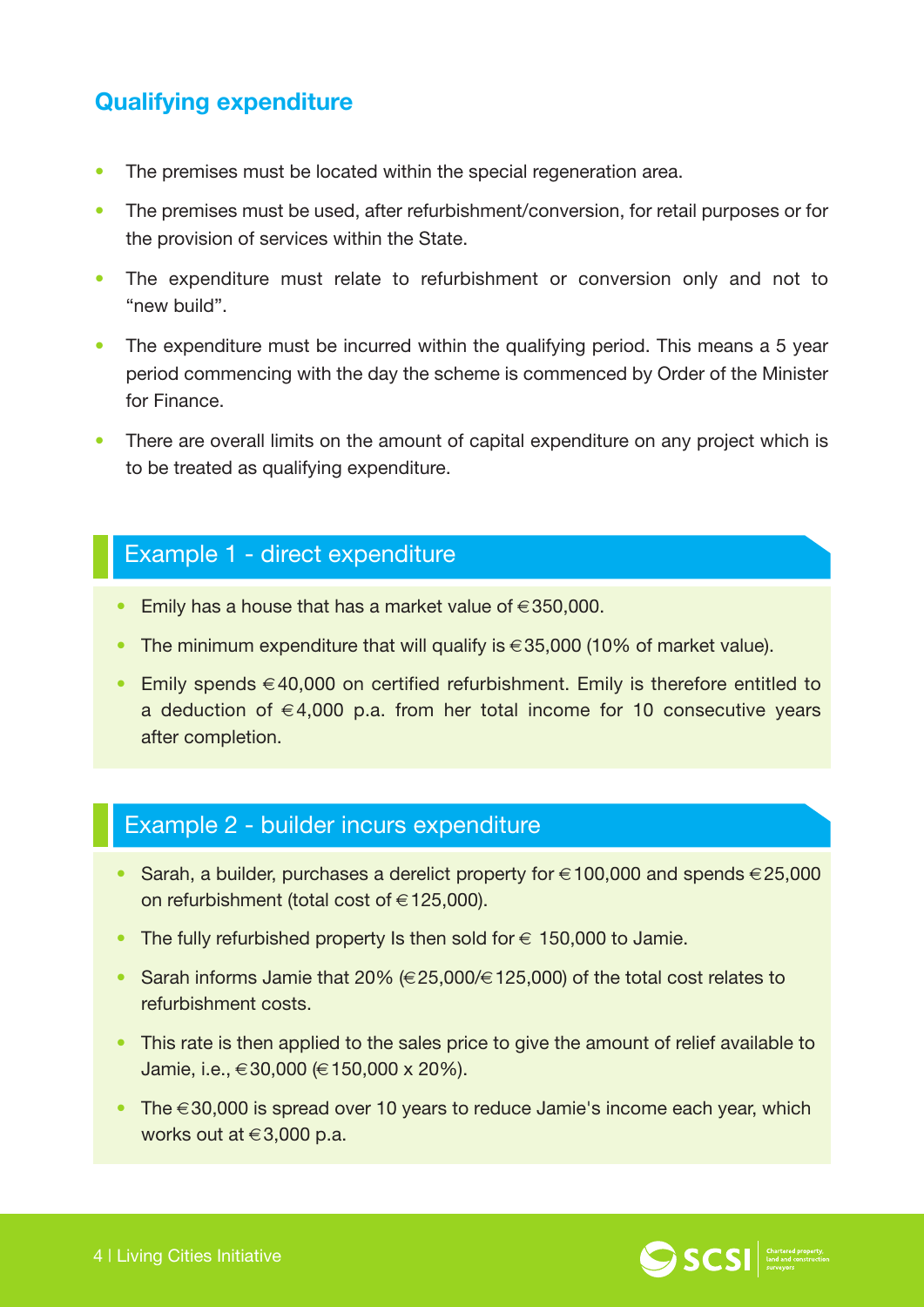#### Example 3

An individual, Angela, and a company, McAttack Limited, enter into a project to refurbish a commercial property and agree to share the  $\in$  400,000 refurbishment costs equally. Angela will be able to claim tax relief of 5O% on her cost of €200,000, i.e., €100,000, and McAttack will receive tax relief of 12.5% on its expenditure of  $\in$  200,000, i.e.,  $\in$  25,000. The total relief available in respect of this project is therefore €125,000. Angela will claim capital allowances of €15,000 p.a. for years one to six and €10,000 In year seven. McAttack Limited will claim capital allowances of  $\epsilon$ 3,750 p.a. for years one to six and  $\epsilon$ 2,500 in year seven.

Source: PWC Article in Surveyors Journal (Autumn Edition)

### Professionals who can assist with your renovation project: Chartered Project Manager:

The Chartered Project Manager will most likely also be a Quantity Surveyor or Building Surveyor and will manage the project on your behalf from start to finish. Chartered Project Managers are experienced construction professionals who act as the client's representative and 'single point of contact' on a construction project. Construction and development projects involve the co-ordinated actions of many different professionals and specialists to achieve defined objectives. The task of project management is to bring professionals and specialists into the project team at the right time to enable them to make their best possible contribution.

#### Chartered Quantity Surveyor

The Chartered Quantity Surveyor will assist with the budgeting and costing of the project. The Quantity Surveyor will assist from the outset in terms of identifying the costs associated with the project, will manage the budget through the project and ensure that there are no over-runs by contractors.

They estimate and monitor construction costs, from the feasibility stage of a project through to the completion of the construction period. Chartered Quantity Surveyors also have a detailed knowledge and offer invaluable advice in relation to procurement strategies for construction projects, whether publicly or privately funded projects.

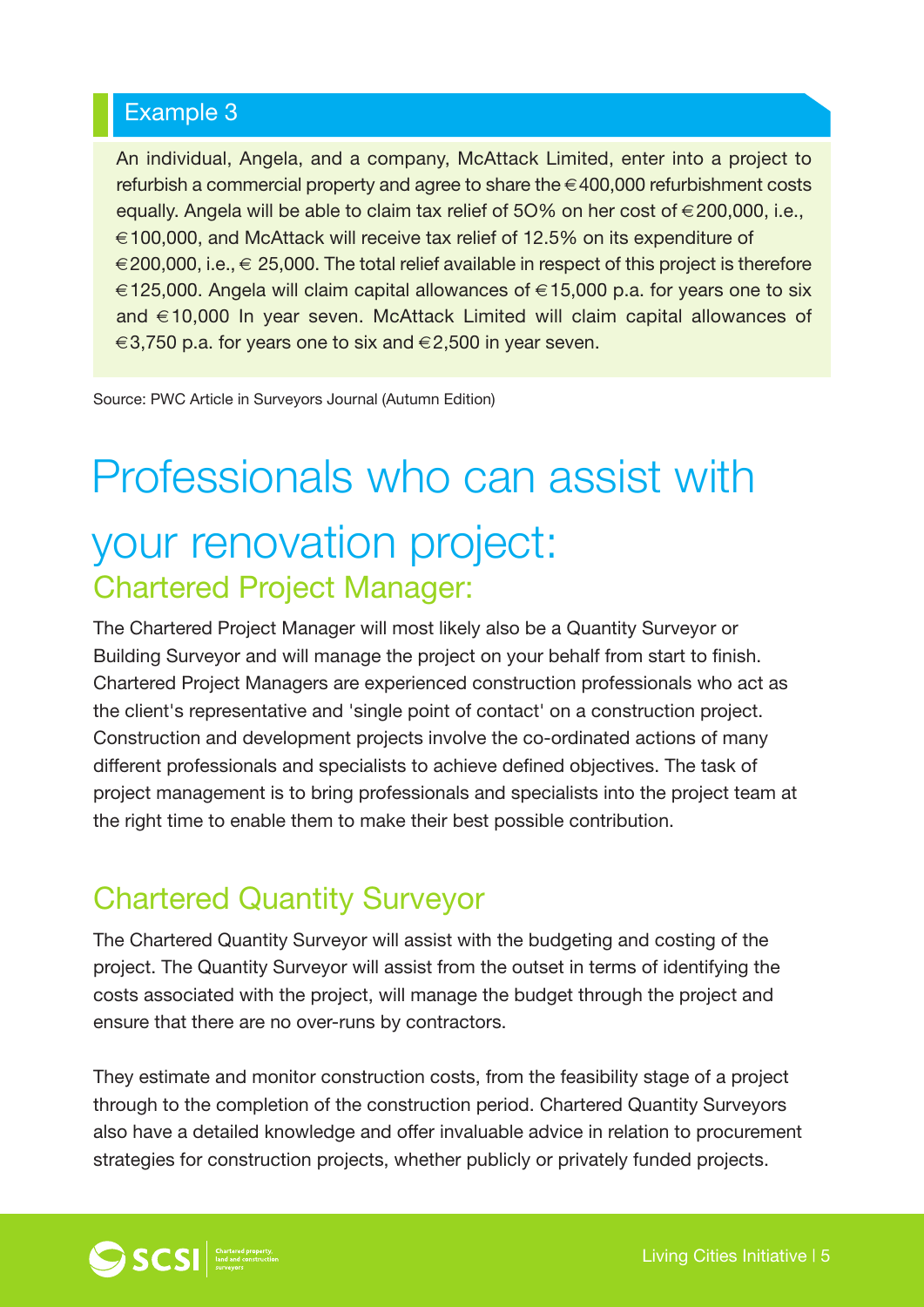#### Chartered Building Surveyor:

The Chartered Building Surveyor will assist in the design and layout of the project. They will provide you with professional advice in relation to planning, design and also adherence to building regulations. Registered Building Surveyors can carry out Assign Certifier duties as named in the Building Control Amendment Regulations to sign off on works to ensure compliance with building regulations.

#### Residential Surveyor

Residential agency surveyors, more commonly known as estate agents, are professionals working in the property industry and their work often involves selling and letting residential property whilst carrying out other property related services such as valuations for secured lending and probate valuations.

#### Chartered Planning and Development Surveyor

Chartered Planning and Development Surveyors are property professionals involved in key areas of the property industry including asset management, portfolio management, assessment of land and property use requirements and development, and planning implementation.

Other consumer guides of interest

- A clear guide to selling a home
- A guide to flooding
- A quide to security deposits
- Local property tax guide
- SME guide to property
- Apartment owners under the MUD act
- A Guide to the Home Renovation Incentive
- SCSI House Rebuild guide

**For further information and to use the 'Find a Surveyor' Search Tool, visit the Society of Chartered Surveyors Ireland (SCSI) website at www.scsi.ie**